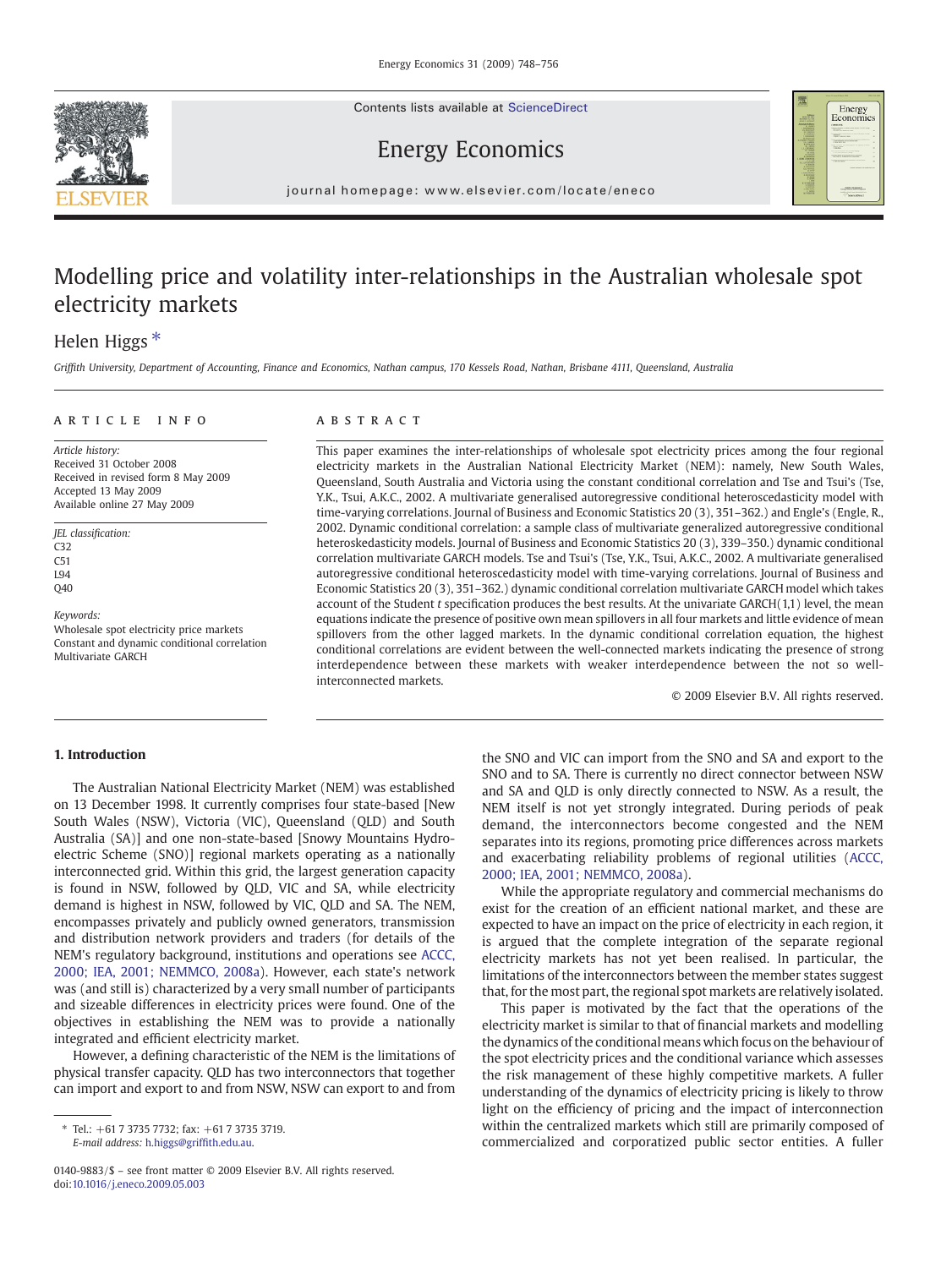understanding of the pricing relationships between these markets enables the benefits of interconnection to be assessed as a step towards the fuller integration of the regional electricity markets into a national electricity market. This provides policy inputs into both the construction of new interconnectors and the preparation of guidelines for the reform of existing market mechanisms.

There are many studies that use various univariate generalized autoregressive conditional heteroskedasticity (GARCH) models to assess the dynamics within spot electricity markets. This is then extended to multivariate GARCH (MGARCH) models to capture volatility clustering between spot electricity prices. The univariate autoregressive conditional heteroskedasticity (ARCH) models [as introduced by [Engle \(1982\)\]](#page--1-0) and GARCH models [as proposed by [Bollerslev \(1986\)\]](#page--1-0) have already been widely employed in modelling the dynamics of spot electricity markets. Suitable surveys of GARCH modelling in the spot electricity markets may be found in [Knittel and](#page--1-0) [Roberts \(2001\),](#page--1-0) [Solibakke \(2002\),](#page--1-0) [Hadsell et al. \(2004\),](#page--1-0) [Higgs and](#page--1-0) [Worthington \(2005\)](#page--1-0) and [Chan and Gray \(2006\)](#page--1-0).

The only studies to date that have extended the univariate GARCH analyses to MGARCH applications as proposed by [Bollerslev \(1990\)](#page--1-0) are [De Vany and Walls \(1999a\)](#page--1-0), [Bystrom \(2003\),](#page--1-0) [Worthington et al.](#page--1-0) [\(2005\)](#page--1-0) and [Haldrup and Nielsen \(2006\)](#page--1-0). [De Vany and Walls \(1999a\)](#page--1-0) use cointegration analysis between pairs of US regional electricity markets to assess market integration while [Bystrom \(2003\)](#page--1-0) applies the constant correlation bivariate GARCH model to the short-term hedging of the Nordic spot electricity prices with electricity futures. [Worthington et al. \(2005\)](#page--1-0) employ the multivariate GARCH (MGARCH) BEKK (Baba, Engle, Kraft and Kroner) model to capture the price and volatility spillovers among five spot electricity markets in Australia. The disadvantage of the MGARCH BEKK model is that the estimated coefficients for the variance–covariance matrix cannot be interpreted on an individual basis: "instead, the functions of the parameters which form the intercept terms and the coefficients of the lagged variance, covariance, and error terms that appear are of interest" [\(Kearney and](#page--1-0) [Patton, 2000:](#page--1-0) 36). So far [Worthington et al. \(2005\)](#page--1-0) produce the only study that utilizes the MGARCH model to assess the inter-relationships among five Australian spot electricity markets. [Haldrup and](#page--1-0) [Nielsen \(2006\)](#page--1-0) use a Markov regime switching model with long memory in each of the regime states to model the interdependence between pairs of electricity markets in the Nordic Pool regions.

The aim of this research is to extend on the paper by [Worthington](#page--1-0) [et al. \(2005\)](#page--1-0) by employing a family of constant and dynamic conditional correlation MGARCH models to capture the effects of cross-correlation volatility spillovers between the four Australian spot electricity markets. This permits a greater understanding of pricing efficiency and crosscorrelation volatility spillovers between these interconnected markets. If there is a lack of significant inter-relationships between regions then doubt may then be cast on the ability of the NEM to overcome the exercise of regional market power as its primary objective, and on its capacity to foster a nationally integrated and efficient electricity market.

To the author's knowledge a detailed study of the applications of constant and dynamic correlation MGARCH models to assess the behaviour of the inter-relationships between more than two spot electricity markets has not been undertaken. It is within the context of previous limited empirical work that the present paper is conducted.

Accordingly, the purpose of this paper is to investigate the price volatility and inter-relationships in four Australian regional electricity markets by employing three conditional correlation MGARCH models namely: the constant conditional correlation, [Tse and Tsui's \(2002\)](#page--1-0) and [Engle's \(2002\)](#page--1-0) dynamic conditional correlation MGARCH models. If there is a lack of significant inter-relationships between regional markets then doubt may then be cast on the ability of the NEM to foster a nationally integrated and efficient electricity market. The remainder of the paper is divided into four sections. The second section surveys the transmission and trading of electricity across the regional markets. The third section explains the data employed in the analysis and presents some brief summary statistics. The fourth section discusses the methodology employed. The results are dealt with in the fifth section. The paper ends with some brief concluding remarks in the final section.

#### 2. Transmission and trading of electricity in the NEM

Historically, each state in the NEM developed its own transmission network and linked it to another state's system via interconnector transmission lines. Power is transmitted between regions to meet energy demands that are higher than local generators can provide, or when the price of electricity in an adjoining region is low enough to displace the local supply. The scheduling of generators to meet demand across the interconnected power systems is constrained by the physical transfer capacity of the interconnectors. When the limit of an interconnector is reached, National Electricity Market Management Company Limited (NEMMCO) schedules the most cost-efficient sources of supply from within the region to meet the remaining demand. For example, if prices are very low in VIC and high in SA, up to 680 MW of electricity can be exported to SA across the interconnector. Once this limit is reached, the system uses the lowest priced generators in SA to meet the outstanding consumer demand.

The limitations of transfer capability within the centrally coordinated and regulated NEM are one of its defining features. QLD became part of the NEM in July 2000 with the completion of the interconnector Directlink, which can export and import 180 MW to and from NSW. In February 2001, interconnection between QLD and NSW was considerably strengthened with the introduction of the QLD and NSW Interconnector (QNI) where QLD can export 950 MW to and import 700 MW from NSW. NSW can export 1150 MW to the SNO and import 3000 MW from the SNO. VIC can import 1900 MW from the SNO and 420 MW from SA and export 1100 MW to the SNO and 680 MW to SA. The greatest transfer capacity is between SNO to NSW and SNO to VIC, that is, SNO is a generation region that exports most of its power to other regions. New interconnectors are being commissioned and upgrades to existing interconnectors are continually being reviewed. There is currently no direct connector between NSW and SA. QLD is only connected directly to NSW. In 2004 capacity was increased by 250/250 MW (forward/reverse) between SA and NSW; while in 2006 an upgrade of 200/200 MW (forward/reverse) was commissioned between NSW and QLD; 400/400 MW between NSW and VIC and 150 MW between VIC and SA ([NEMMCO, 2008b\)](#page--1-0). The increased transmission capacity and new generation will produce greater price convergence across the regional markets and foster a nationally integrated and stable spot electricity market.

With interconnectivity across regional spot electricity markets in the NEM, Table 1 presents descriptive statistics of daily inter-regional quantity flows from 1 January 2006 to 31 December 2007 ([ESAA,](#page--1-0) [2009\)](#page--1-0). On average NSW and SA import respectively 20,803.54 MW and 3196.69 MW of its power from other regions on a daily basis, while QLD and VIC export respectively 15,347.67 MW and

#### Table 1

Summary statistics of daily inter-regional quantity flows to Australian spot electricity markets, 1 January 2006–31 December 2007.

|           | Daily inter-regional quantity flows |            |              |              |
|-----------|-------------------------------------|------------|--------------|--------------|
|           | <b>NSW</b>                          | <b>OLD</b> | <b>SA</b>    | <b>VIC</b>   |
| Mean      | $-20.803.54$                        | 15.347.67  | $-3196.69$   | 2249.27      |
| Median    | $-20.427.00$                        | 16.118.00  | $-3033.50$   | 2649.50      |
| Maximum   | 2542.00                             | 30.282.00  | 7673.00      | 31.396.00    |
| Minimum   | $-52.365.00$                        | $-6546.00$ | $-15.200.00$ | $-31,877,00$ |
| Std. dev. | 9168.73                             | 7618.06    | 4668.99      | 10.841.08    |

Notes: Inter-regional quantity flows are in megawatt with positive quantities as exports and negative quantities as imports; NSW—New South Wales, VIC—Victoria, QLD— Queensland and SA—South Australia.